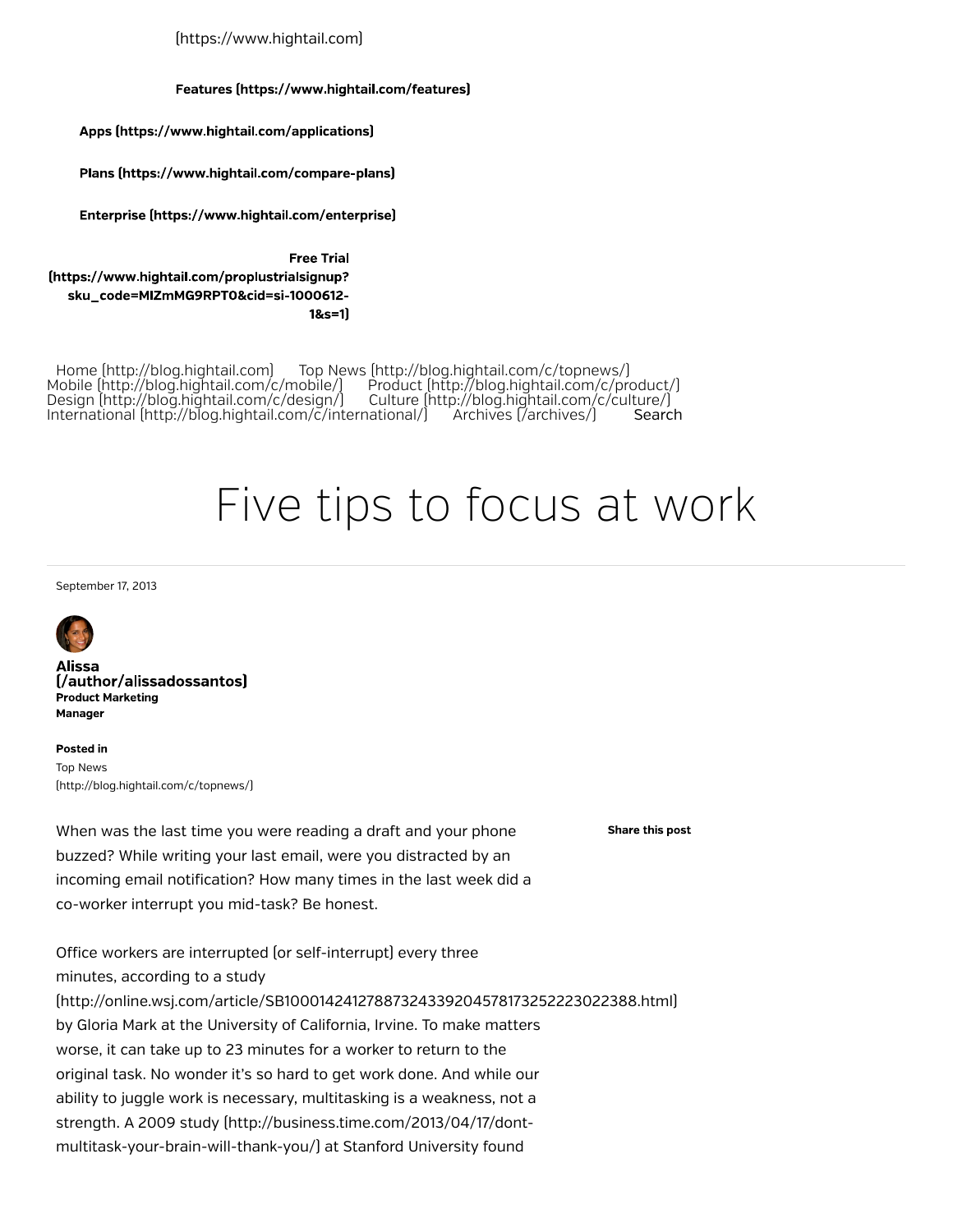that frequent multitaskers not only underperformed when compared to nonmultitaskers, they also used their brains less effectively when they focused on a single activity.



(http://blog.hightail.com/wp[content/uploads/2013/09/Unknown.jpeg\)](http://blog.hightail.com/wp-content/uploads/2013/09/Unknown.jpeg)

With some thoughtful self-discipline, there's no reason you can't buck the stats. Follow these five tips to be more focused at work.

## 1 Get in early

Arrive a little earlier than the pack. A quiet, uninterrupted office means you can get a few things done before your colleagues meander in with their [Philz \(http://www.philzcoffee.com/\)](http://www.philzcoffee.com/). For a productive morning, research

(http://www.psychologytoday.com/blog/wiredsuccess/201208/early-risers-are-happier-healthier-and-more[productive-night-owls\) shows you should make a to do list the](http://www.psychologytoday.com/blog/wired-success/201208/early-risers-are-happier-healthier-and-more-productive-night-owls) night before, exercise and eat a proper (protein-rich) breakfast. Try to avoid morning meetings so you can do your most important, highpriority work at the beginning of the day, before distractions pick up.

# 2. Carve out UWT

Three words for you: uninterrupted work time. One of the best ways to really get stuff done is to block off UWT (pronounced "you-dubyatee") on your calendar. Researchers at Florida State University found [\(http://www.nytimes.com/2013/02/10/opinion/sunday/relax-youll](http://www.nytimes.com/2013/02/10/opinion/sunday/relax-youll-be-more-productive.html?pagewanted=all&_r=0)be-more-productive.html?pagewanted=all&\_r=0) that the best performers work in 90-minute uninterrupted chunks. If 90 minutes is too long, try out the Pomodoro technique [\(http://pomodorotechnique.com/\), which tou](http://pomodorotechnique.com/)ts 25-minute work sessions followed by three to five-minute breaks. Blocking off big chunks of time for creative and strategic work is necessary if you're going to be a focused force in your office.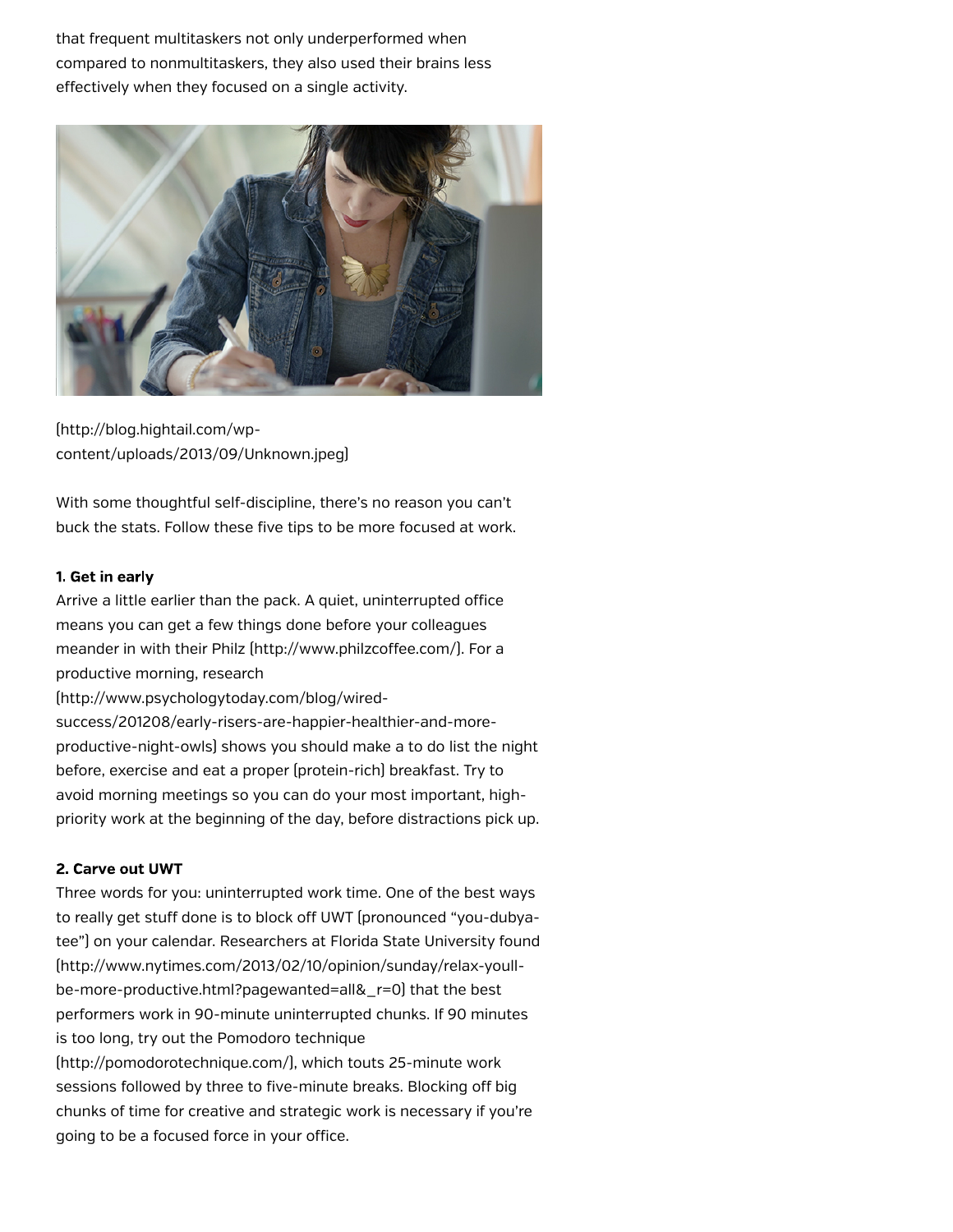## **3. Batch distractions**

Want to check Facebook? Respond to a personal email? Retweet your favorite celeb on Twitter (@mindykaling [\(https://twitter.com/mindykaling\), if you were](https://twitter.com/mindykaling) wondering)? In the incessant flow of texts, notifications, beeps and buzzes, it's easy to feel like you can't afford even a few minutes of personal time during the workday. You can — the trick is to batch the distractions into your breaks. As long as you're actually working when you're working, studies

[\(http://www.sciencedaily.com/releases/2011/02/110208131529.htm\)](http://www.sciencedaily.com/releases/2011/02/110208131529.htm) show breaks can help you improve productivity and creativity. So watch that clip of Kid President (http://www.youtube.com/watch? [v=l-gQLqv9f4o\) \("Not cool, Robert Frost."\), text your friend back](http://www.youtube.com/watch?v=l-gQLqv9f4o) about dinner, and then… get back to work.

## 4. Just say no

In an effort to be a team player, you can easily get roped into lowerpriority meetings or side projects. But remember, top performers guard their time and energy so they can focus on their most important tasks. It isn't always easy to say no to a co-worker or boss, but sometimes it's necessary to *just say no* [I'm OK with this saying reminding you of this

[\(http://en.wikipedia.org/wiki/Just\\_Say\\_No\)\)](http://en.wikipedia.org/wiki/Just_Say_No). No one else will guard your time, so you've got to do it yourself. Next time a co-worker asks to "put some time on your calendar," ask yourself if you really need to meet for 30 minutes. You might be able to accomplish more with a quick email or chat at your desk. Your boss will thank you later for having a long-term perspective on your work.

## 5. Set a time limit

If you really want to sharpen your focus, pick a task and set a time limit. By forcing a deadline, you'll make decisions faster and not spend an unlimited amount of time on a single project. When you get distracted, you'll also know you only have X minutes to get your task completed, so you'll be less likely to cave to the distraction. Set a time limit (schedule it on your calendar, if that helps), find a gorgeous, empty conference room

[\(http://static2.businessinsider.com/image/507eb9bf69bedd2a6300001b-](http://static2.businessinsider.com/image/507eb9bf69bedd2a6300001b-1200/inside-the-former-paper-mill-is-a-gorgeous-conference-room-this-is-just-outside-of-a-sauna-where-employees-can-go-to-relax-whenever-they-like.jpg)1200/inside-the-former-paper-mill-is-a-gorgeous-conference-roomthis-is-just-outside-of-a-sauna-where-employees-can-go-to-relaxwhenever-they-like.jpg), and get it done. In a jam, an ugly conference room

[\(http://chronicle.com/img/photos/biz/photo\\_3890\\_wide\\_large.jpg\)](http://chronicle.com/img/photos/biz/photo_3890_wide_large.jpg) will do.

Remember, feeling good about work [\(http://www.ted.com/talks/dan\\_ariely\\_what\\_makes\\_us\\_feel\\_good\\_about\\_our\\_work.html\)](http://www.ted.com/talks/dan_ariely_what_makes_us_feel_good_about_our_work.html) is